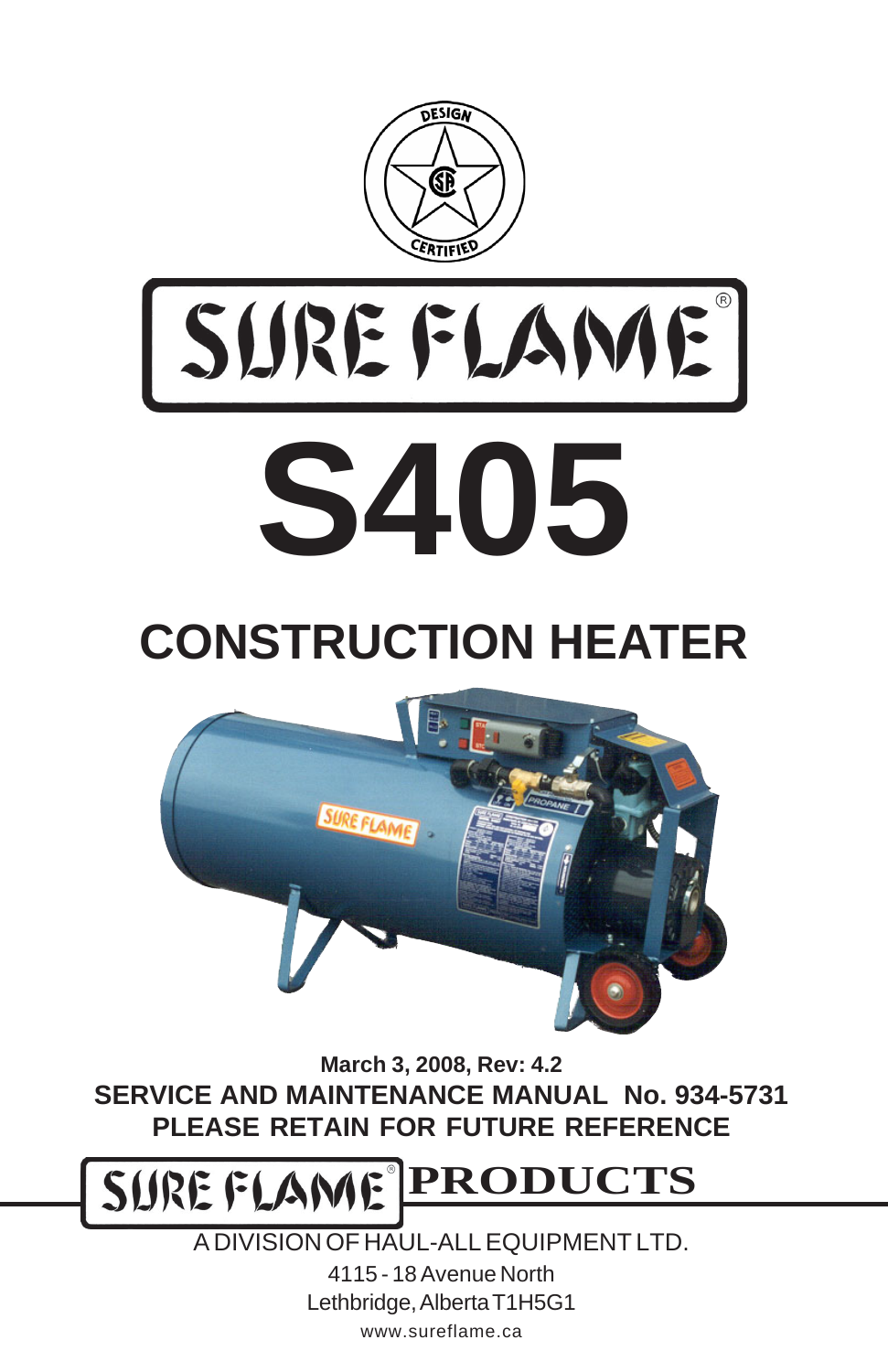### **S405 CONSTRUCTION HEATER**

# **GENERAL HAZARD WARNING**

**Failure to comply with the precautions and instructions provided with this heater, can result in death, serious bodily injury and property loss or damage from hazards of fire, explosion, burn, asphyxiation, carbon monoxide poisoning, and/or electrical shock.**

**Only persons who can understand and follow the instructions should use or service this heater.**

**If you need assistance or heater information such as an instruction manual, labels, etc. Contact the manufacturer.**



**Fire, burn, inhalation, and explosion hazard. Keep solid combustibles, such as building materials, paper or cardboard, a safe distance away from the heater as recommended by the instructions. Never use the heater in spaces which do or may contain volatile or airborne combustibles, or products such as gasoline, solvents, paint thinner, dust particles or unknown chemicals.**

## **WARNING**

#### **Not for home or recreational vehicle use**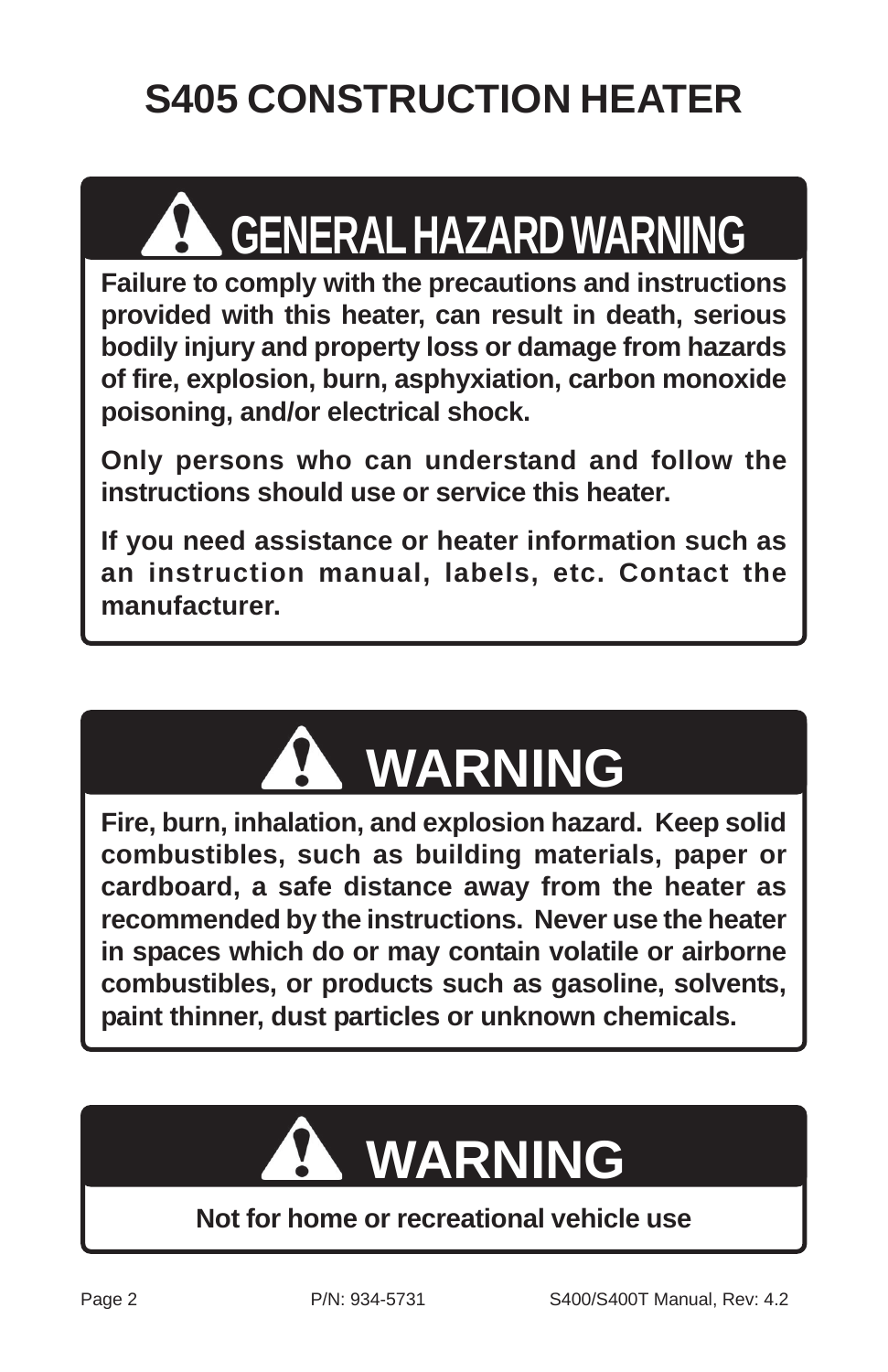## **READ THIS WARNING FIRST !**

The heater is designed and approved for use as a construction heater under ANSI Z83.7-2000 Construction Heater. The primary purpose of construction heaters is to provide temporary heating of buildings under construction, alteration, or repair and to provide temporary emergency heat. Properly used the heater provides safe economical heating. Products of combustion are vented into the area being heated.

The heater is not designed as an Unvented Gas Fired Room Heater under ANSI-Z21.11.2 and should not be used in the home.

ANSI A119.2(NFPA 501C)-1987 Recreational Vehicle Standard prohibits the installation or storage of LP-Gas containers even temporarily inside any recreational vehicle. The Standard also prohibits the use of Unvented Heaters in such vehicles.

#### **NFPA-58 1989 STANDARD FOR THE STORAGE AND HANDLING OF LIQUEFIED PETROLEUM GASES**

Use of the heater must be in accordance with this Standard and in compliance with all governing state and local codes. Storage and handling of propane gas and propane cylinders must be in accordance with NFPA 58 and all local governing codes.

We cannot anticipate every use which may be made for our heaters. CHECK WITH YOUR LOCAL FIRE SAFETY AU-THORITY IF YOU HAVE QUESTIONS ABOUT LOCAL REGU-LATIONS.

Other standards govern the use of fuel gases and heat producing products in specific applications. Your local authority can advise you about these.

S400/S400T Manual, Rev: 4.2 P/N: 934-5731 Page 3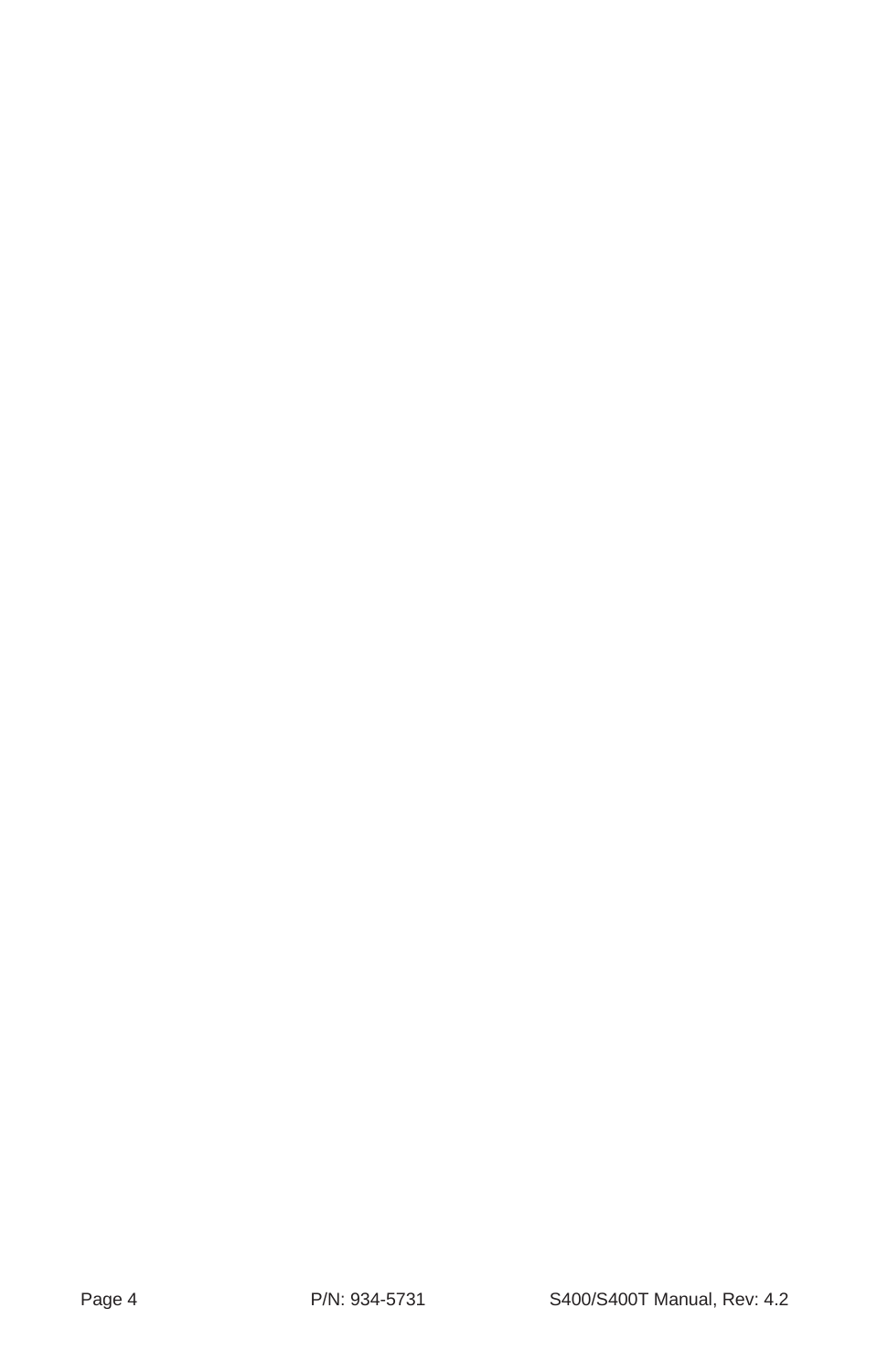#### **S405 CONSTRUCTION HEATER**

# **FOR YOUR SAFETY**

**DO NOT USE THIS HEATER IN A SPACE WHERE GASOLINE OR OTHER LIQUIDS HAVING FLAMMABLE VAPOURS ARE STORED OR USED.**

#### **CONTENTS:**

| Installation Using a Propane Supply Cylinder  8  |  |
|--------------------------------------------------|--|
|                                                  |  |
|                                                  |  |
|                                                  |  |
| Common Installation and Operational Problems  12 |  |
|                                                  |  |
| Design Related Additional Safety Features  13    |  |
|                                                  |  |
|                                                  |  |
|                                                  |  |
|                                                  |  |
|                                                  |  |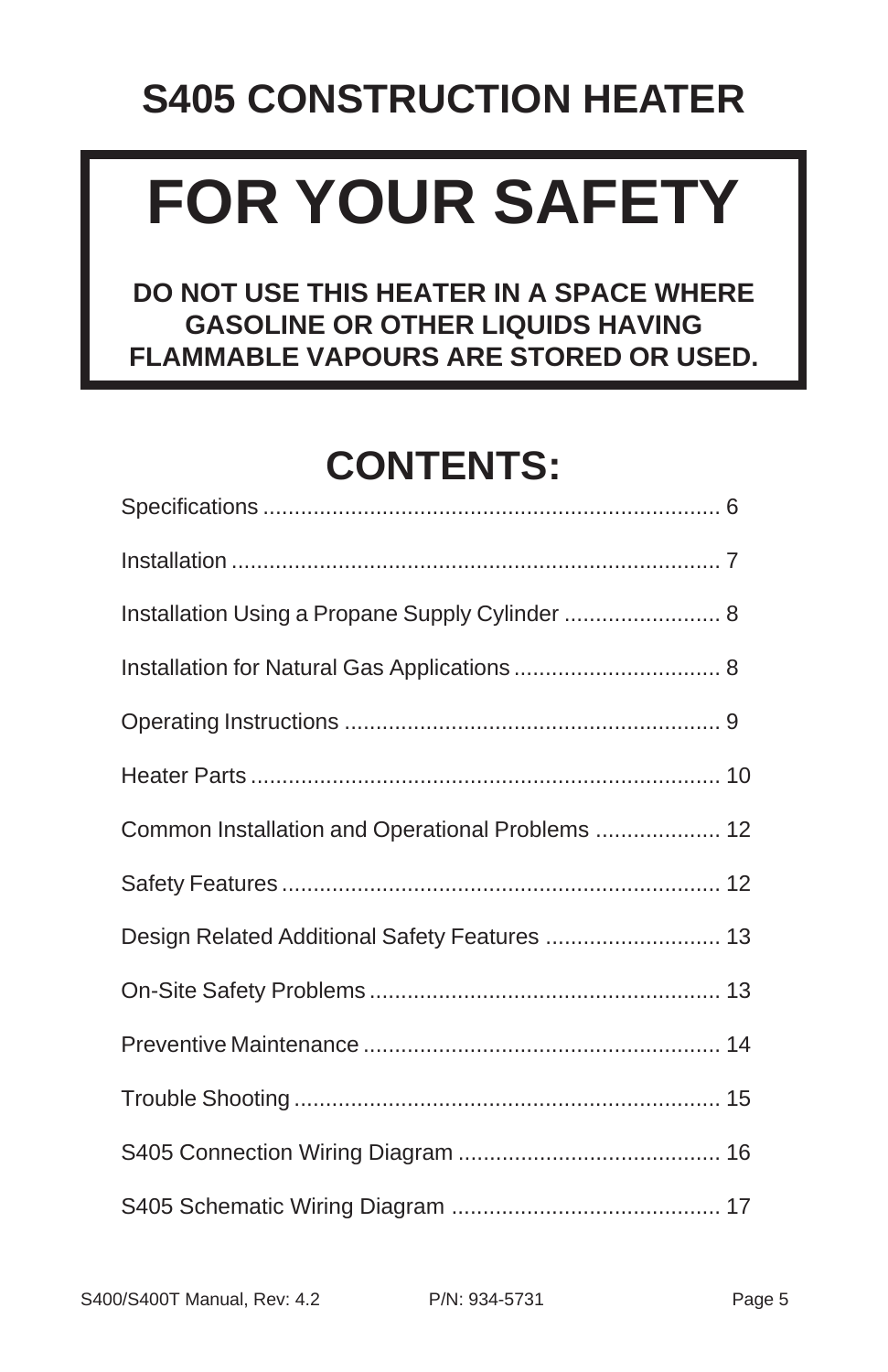#### **S405 SPECIFICATIONS**

Certified to ANSI Z83.7-2000 Construction Heater

| Gases:                      | Natural or Propane                      |
|-----------------------------|-----------------------------------------|
| Capacity:                   | 400,000 Btu/h maximum                   |
| Orifice Size:               | 42 DMS (x18)                            |
| Blower:                     | 2,000 cfm                               |
| Electrical Rating:          | 115 volts, 60 Hz, 12 amps, single phase |
| Minimum Temperature Rating: | Minus 40 degrees F                      |

| Gas Supply: | Inlet Pressure |          | <b>Manifold Pressure</b> |
|-------------|----------------|----------|--------------------------|
|             | Max W.C.       | Min W.C. | W.C.                     |
| Propane     | 14 inches      | 7 inches | 1.3 inches               |
| Natural     | 14 inches      | 7 inches | 4.0 inches               |

(Minimum inlet pressure is for purpose of input adjustment)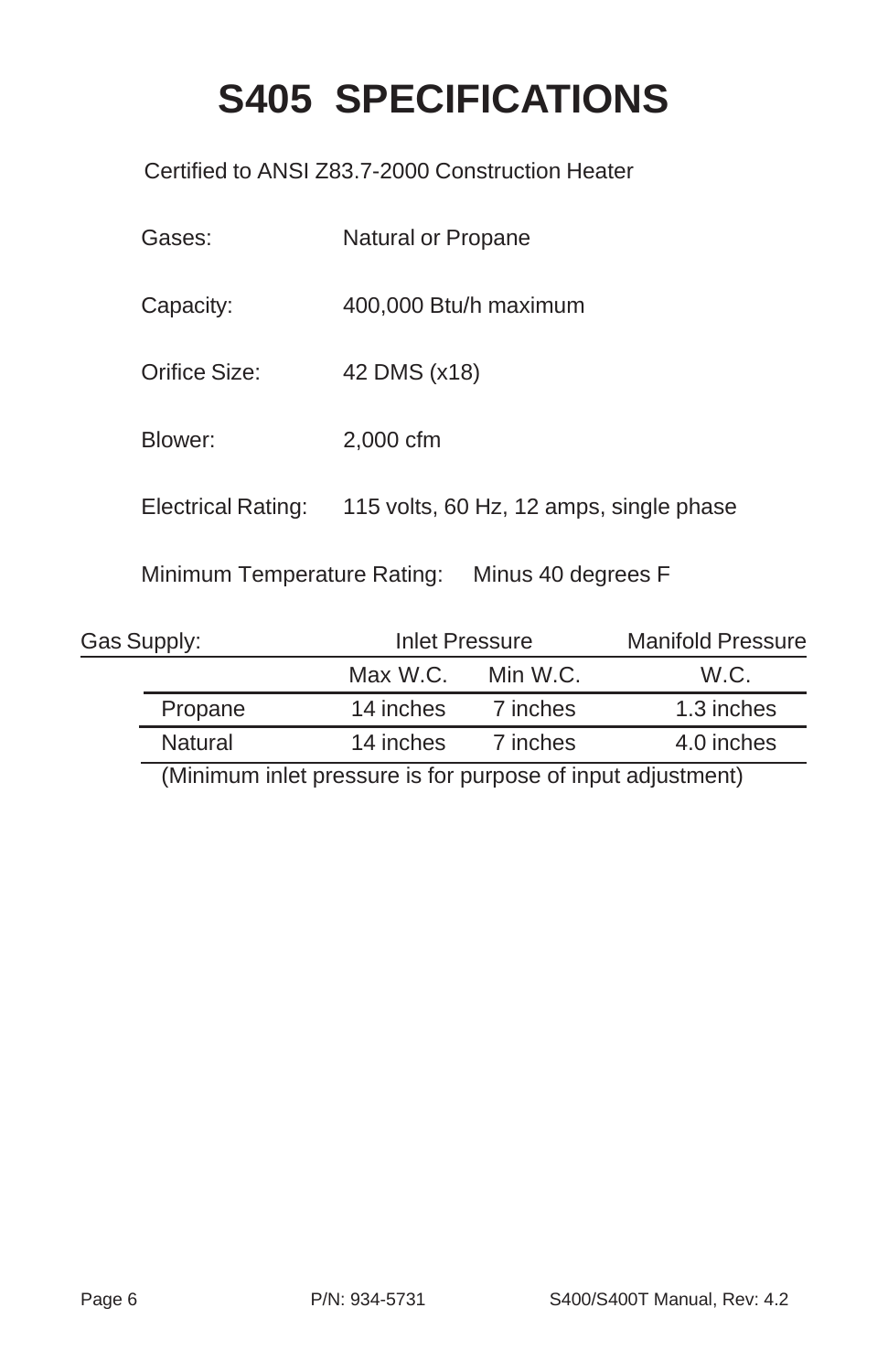#### **INSTALLATION**

The Sure Flame Model S405 is a direct fired gas heater intended to be used primarily for the temporary heating of buildings under construction, alteration, or repair. Since all the products of combustion are released into the area being heated, it is imperative that adequate ventilation is provided. The flow of supply air and combustion gases must not be obstructed in any way. Do not use the heater with ductwork as this will restrict the flow of supply air.

1 Install the heater properly in a horizontal position at least 10 ft. (3 m) from any propane-gas container. Front Outlet must not be directed toward any propane-gas container within 20 ft. (6 m). Allow the following clearances from any combustible material:

| Front Outlet: | 12 feet | Sides: | 2 feet |
|---------------|---------|--------|--------|
| Intake:       | 2 feet  | Top:   | 5 feet |

Also make sure that no flammable vapours are present in the space where the heater is being used.

- 2 When connecting the heater to a natural gas or propane supply line ensure that the pressure at the heater inlet is within the specified range. Please refer to Propane and Natural Gas Installation sections in this manual. Excessive pressure (over 1/2" psig) will damage the controls and void the warranty.
- 3 Visually inspect the hose assembly and ensure that it is protected from traffic, building materials, and contact with hot surfaces. If it is evident that there is excessive abrasion or wear, or the hose is cut, it must be replaced.
- 4 After installation, check the hose assembly for gas leaks by applying a water and soap solution to each connection.
- 5 Connect the heater to an adequate 115 volt electrical supply and in compliance with the *Natural Electrical Code ANSI/NFPA 70.* For protection against shock hazard the supply cord should be plugged directly into a properly grounded three-prong receptacle.
- 6 In all applications install the heater in such manner it is not directly exposed to water spray, rain and/or dripping water.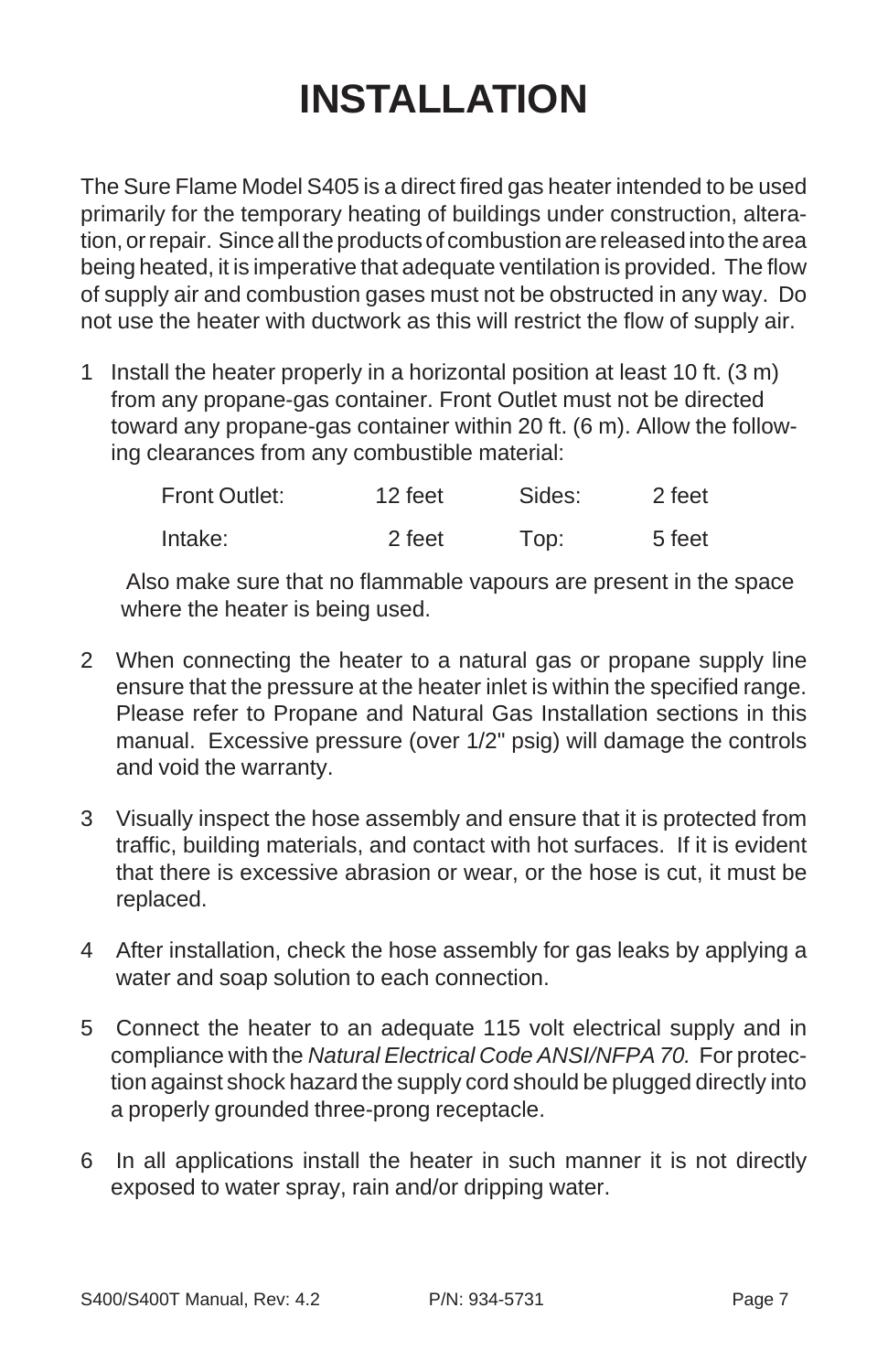### **INSTALLATION USING A PROPANE SUPPLY CYLINDER**

- 1 When installing the heater for use with propane gas, set the gas selector valve to "Propane" and lock in position.
- 2 The supply container MUST be equipped with an LP Gas Regulator that complies with ANSI/UL 144 Standard for Pressure Regulating Valves for LP Gas. Another regulator must be installed on the heater to reduce the pressure from this regulator down to a maximum inlet pressure of 1/2 psi.
- 3 Arrange the cylinder supply system to provide for vapour withdrawal from the operating cylinder. Supplying liquid propane to the heater is dangerous and will damage the components.
- 4 Ensure that for the surrounding temperature, the size and capacity of the propane supply cylinder is adequate to provide the rated Btu/h input to the heater.
- 5 Turn off the propane supply valve at the cylinder when the heater is not in use.
- 6 The installation must conform with all local codes, or in the absence of local codes, with the Standard for the *Storage and Handling of Liquedied Petroleum Gases, ANSI/NFPA 58.*
- 7 When the heater is to be stored indoors, the propane cylinder(s) must be disconnected from the heater and the propane cylinder(s) removed from the heater and stored in accordance with the National Standard for the *Storage and Handling of Liquedied Petroleum Gases, ANSI/NFPA 58.*

### **INSTALLATION FOR NATURAL GAS APPLICATIONS**

- 1 When installing the heater for use with natural gas, set the GAS SELECTOR VALVE to the "Natural" position.
- 2 A regulator must be installed on the heater to ensure that the pressure to the heater does not exceed 1/2 psi (14" W.C.) inlet pressure.
- 3 The installation of this heater to a natural gas supply must conform with all applicable local codes or, in the absence of local codes, with the *National Fuel Gas Code ANSI Z223.1/NFPA 54.*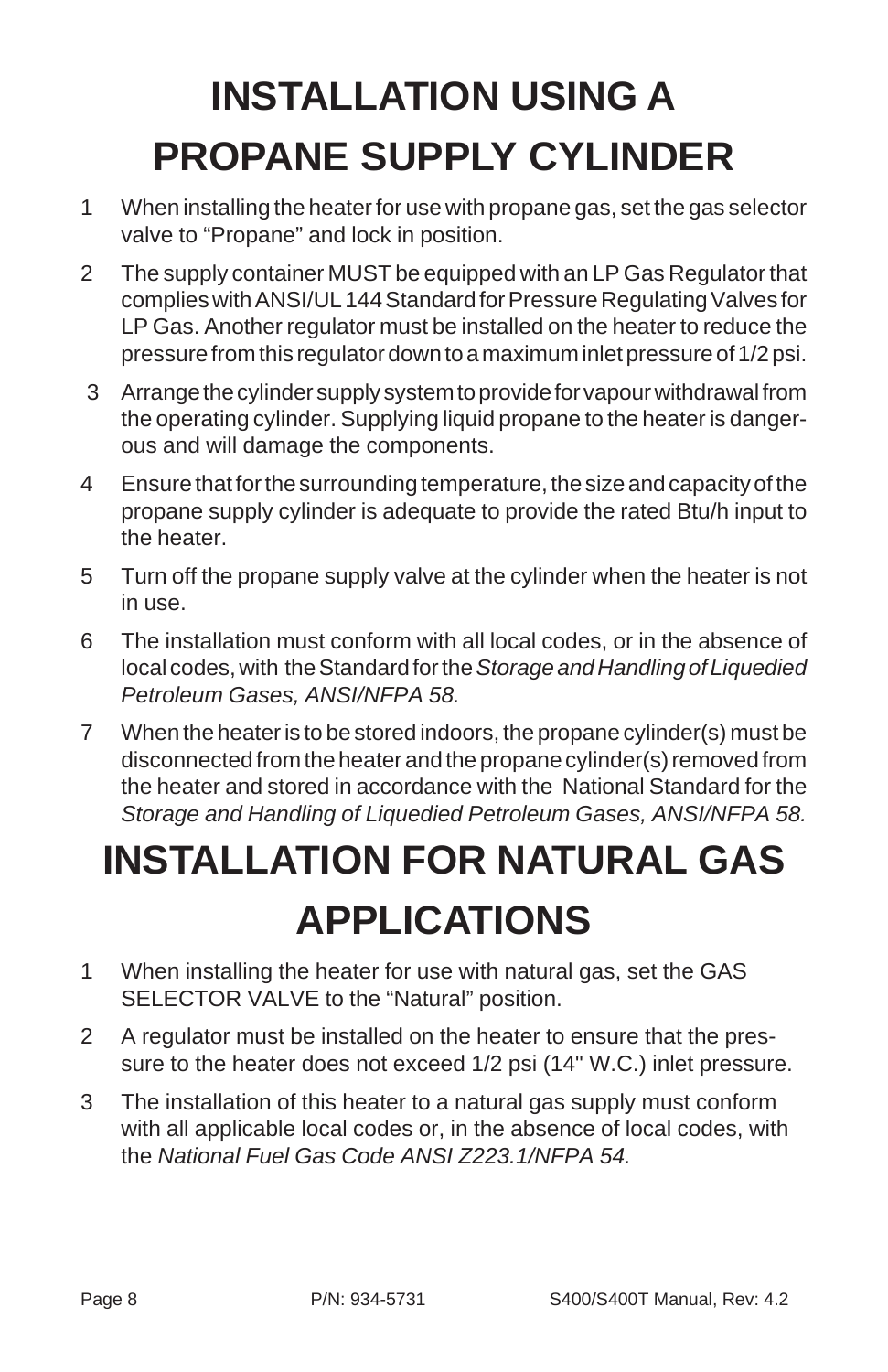#### **OPERATING INSTRUCTIONS**

1 Set GAS SELECTOR VALVE to gas being used. The conversion shall be done by the owner or lessor of the equipment.

**NOTE:** When using Propane Gas the Selector Valve **MUST** be locked in position.

- 2 Ensure the MANUAL VALVE (valve nearest the burner) is in the "ON" position.
- 3 Connect power 115 volt supply.
- 4 Open gas supply.
- 5 Push and hold START button **for five seconds.**
- 6 Set thermostat to desired temperature.
- 7 To stop, turn gas off.

The appliance area should be kept clear and free from combustible materials, gasoline, and other flammable vapours and liquids.

Ensure that the flow of supply air and combustion gases is not obstructed.

The installation and operation of the heater shall comply with the code requirements specified by the authorities having jurisdiction.

General criteria for the use of construction heaters may be found in the applicable sections of American National Standard A10.10-1987, Safety Requirements for Temporary and Portable Space Heating Devices and Equipment Used in the Construction Industry.

#### **INSTALLATION AND MAINTENANCE OF THE HEATER MUST BE ACCOMPLISHED BY A QUALIFIED SERVICE PERSON**

#### **NOTE: S405 HEATERS WITH SERIAL NUMBER 5437 AND GREATER, WILL HAVE A 3.3 SECOND DELAY BEFORE STARTING.**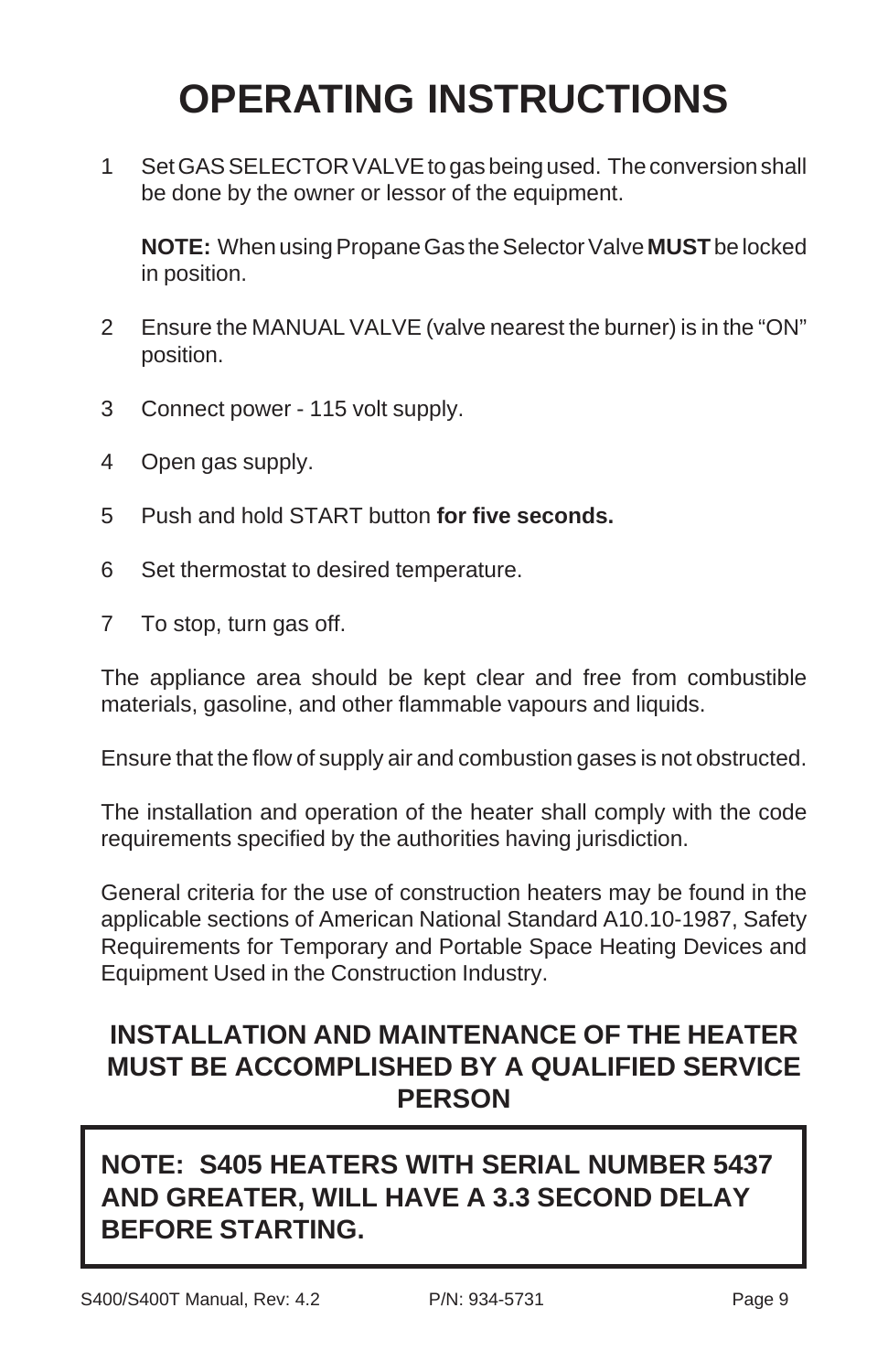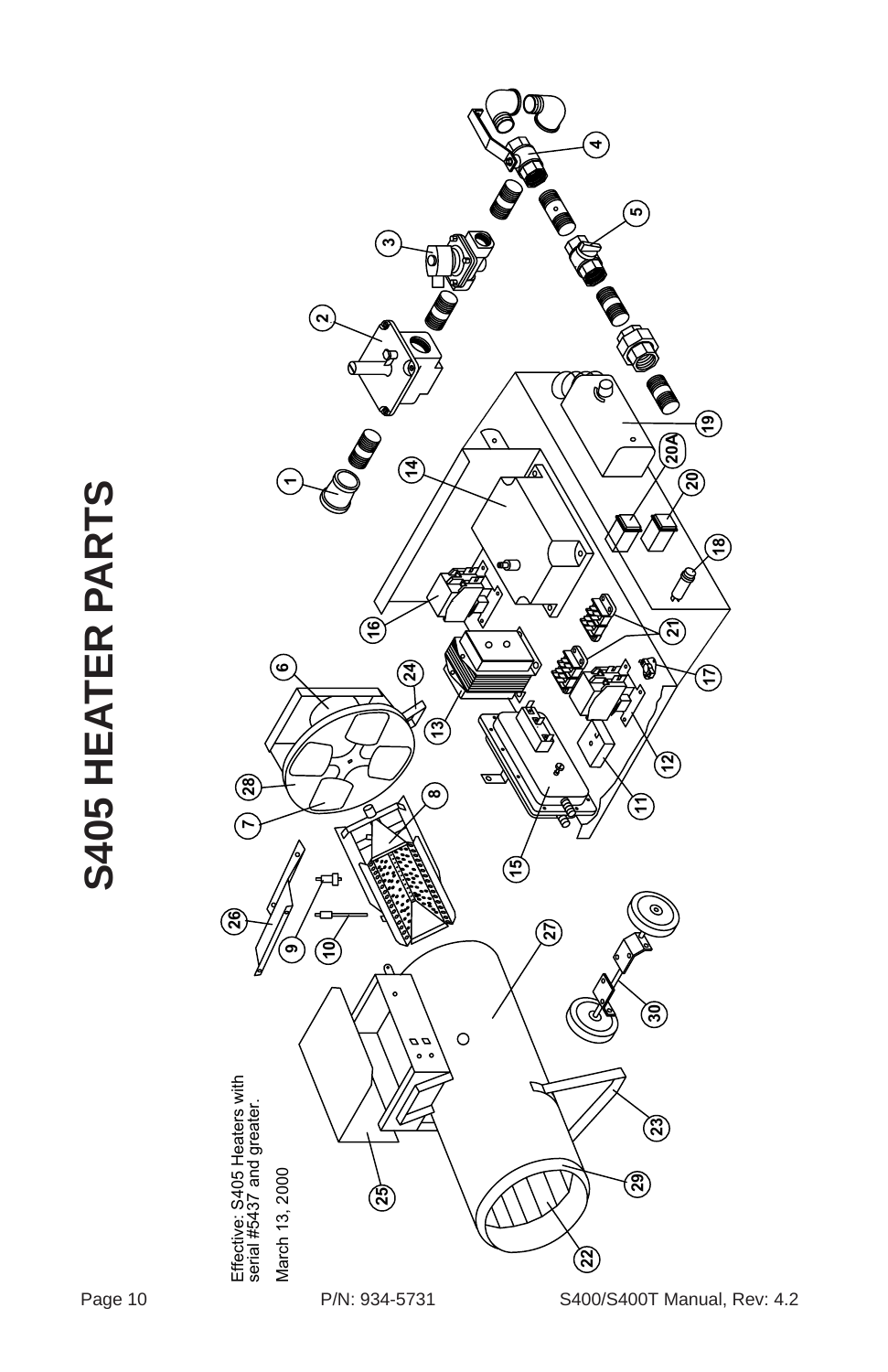#### **S405 HEATER PARTS**

|                | Aug. 12, 2002 |                                               |
|----------------|---------------|-----------------------------------------------|
|                | Ref. Part No. | Description                                   |
| 1              | S400-80       | <b>Strainer</b>                               |
| 2              | 2524          | Low Pressure Regulator                        |
| 3              | 4514          | Solenoid Shut Off Valve 24V                   |
| 4              | S400-73       | S400 Changeover Valve                         |
| 5              | 5869          | <b>Manual Shut Off Valve</b>                  |
| 6              | 2430          | Motor 1/4 H.P.                                |
| $\overline{7}$ | 2420          | Fan Blade                                     |
| 8              | BV45-50       | <b>Burner</b>                                 |
| 9              | 2143          | Spark Plug                                    |
| 10             | S400-86       | Flame Rod                                     |
| 11             | 7465          | 24VAC 5-Second Delay-ON-Break Timer           |
| 12             | 4519          | Control Relay 24V                             |
| 13             | 4510          | Transformer 24V                               |
| 14             | 8264          | <b>Direct Spark Ignition Control</b>          |
| 15             | 5124          | Air Switch                                    |
| 16             | 4519          | Motor Relay 24V                               |
| 17             | 2446          | 180 Deg. High Limit Thermoswitch              |
| 18             | 4518          | Indicator Light 24V                           |
| 19             | 2453          | Thermostat                                    |
| 20             | 3337/8        | OFF Switch (Red)                              |
| 20A            | 3337/9        | ON Switch (Green)                             |
| 21             | 5768          | <b>Terminal Block</b>                         |
| 22             | S400-16       | <b>Heat Shield</b>                            |
| 23             | S400-57       | Front Leg Assembly                            |
| 24             | S400-47       | Rear Leg Assembly (less motor mount & screen) |
| 25             | S400-7        | <b>Control Box Lid</b>                        |
| 26             | S400-103      | <b>Valve Train Cover</b>                      |
| 27             | S400-503      | Heater Body Includes 22, 23, 29               |
| 28             | S400-502      | Motor Mount (with screen & rear legs)         |
| 29             | S400-3        | Nose Cone                                     |
| 30             | S400-81       | Wheel Kit (optional)                          |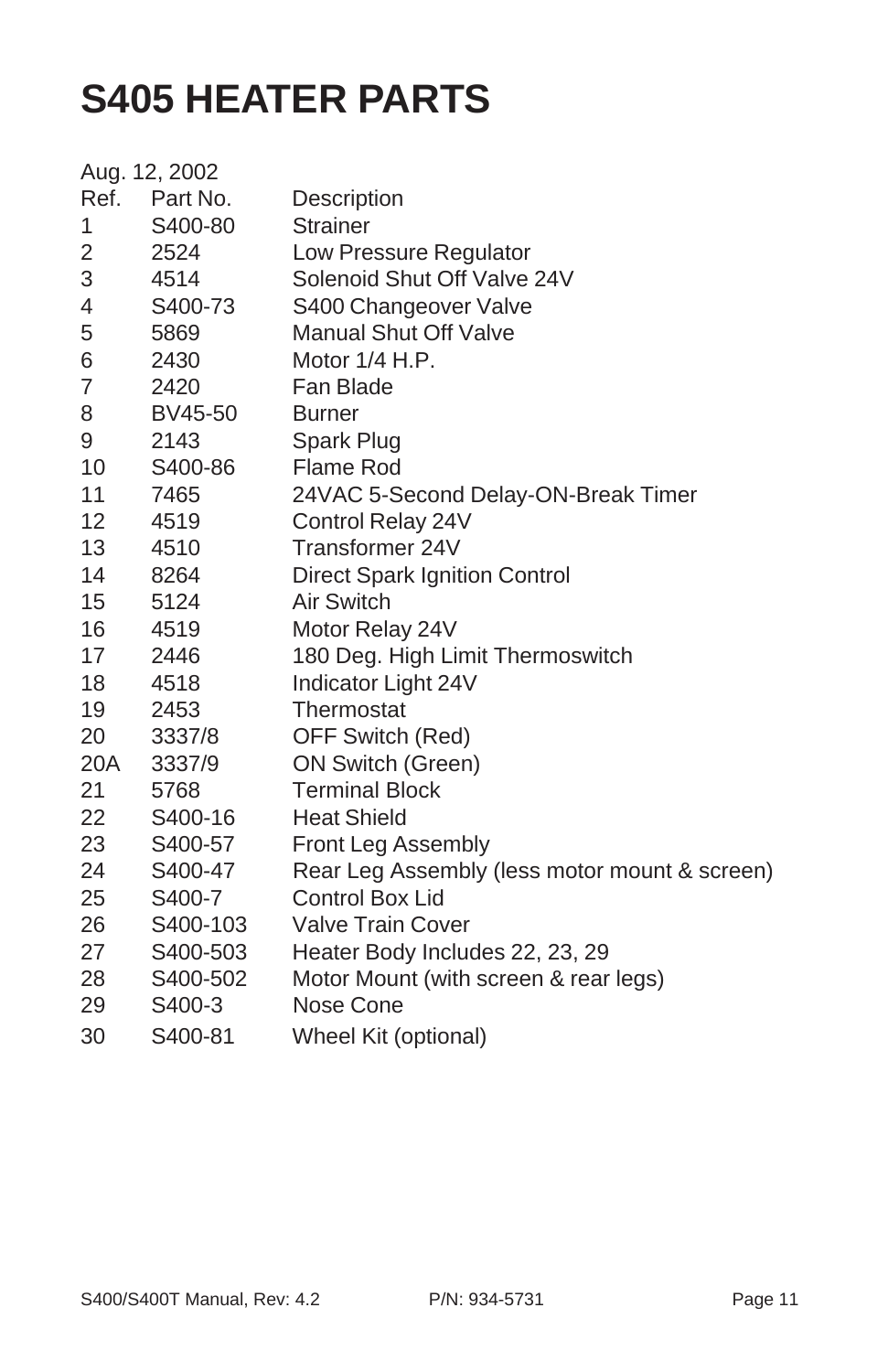### **COMMON INSTALLATION & OPERATIONAL PROBLEMS**

- 1 LOW VOLTAGE This is one of the most common problems and is usually the result of the supply cord having too small a wire gauge for its length. Low voltage results in the motor overheating, burnt relay contacts, or a relay that will not make contact.
- 2 SUPPLY LINE TOO SMALL
- 3 INSUFFICIENT VAPORIZATION AT SUPPLY Normally caused by too small size of supply tank.
- 4 IMPROPER GAS SUPPLY PRESSURE Usually a result of supply pressure being too high because of improper or lack of regulation.
- 5 DIRTY GAS SUPPLY Dirty gas can cause strainers to plug or form a build-up in the burner orifice.
- 6 LACK OF PREVENTATIVE MAINTENANCE Heaters must be cleaned as required, especially when used in a dirty environment.
- 7 IMPROPER SUPPLY OF FRESH AIR It is normally recommended that the intake air of the heater be taken from outside the enclosed area. This provides a slight pressurization and prevents any problems associated with recirculation.

#### **SAFETY FEATURES**

Servicing of Sure Flame Construction Heaters normally involves one of several built-in safety features. The Model S405 incorporates devices to detect the following:

| 1 LOSS OF FLAME      |               |                          | Gas supply is shut off if flame is lost to<br>prevent raw gas from leaving the heater.    |
|----------------------|---------------|--------------------------|-------------------------------------------------------------------------------------------|
| 2 OVERHEATING        |               | tor.                     | (a) Thermal overload protection in the mo-                                                |
|                      |               | bustion chamber.         | (b) High temperature limit switch in the com-                                             |
| 3 LOSS OF POWER      |               | loss of power situation. | Total shutdown with manual reset required.<br>Any one of the safety devices will create a |
| 4 BLOCKED AIR SUPPLY |               | when insufficient.       | A switch detects the differential pressure in<br>the combustion chamber and shuts down    |
| Page 12              | P/N: 934-5731 |                          | S400/S400T Manual, Rev: 4.2                                                               |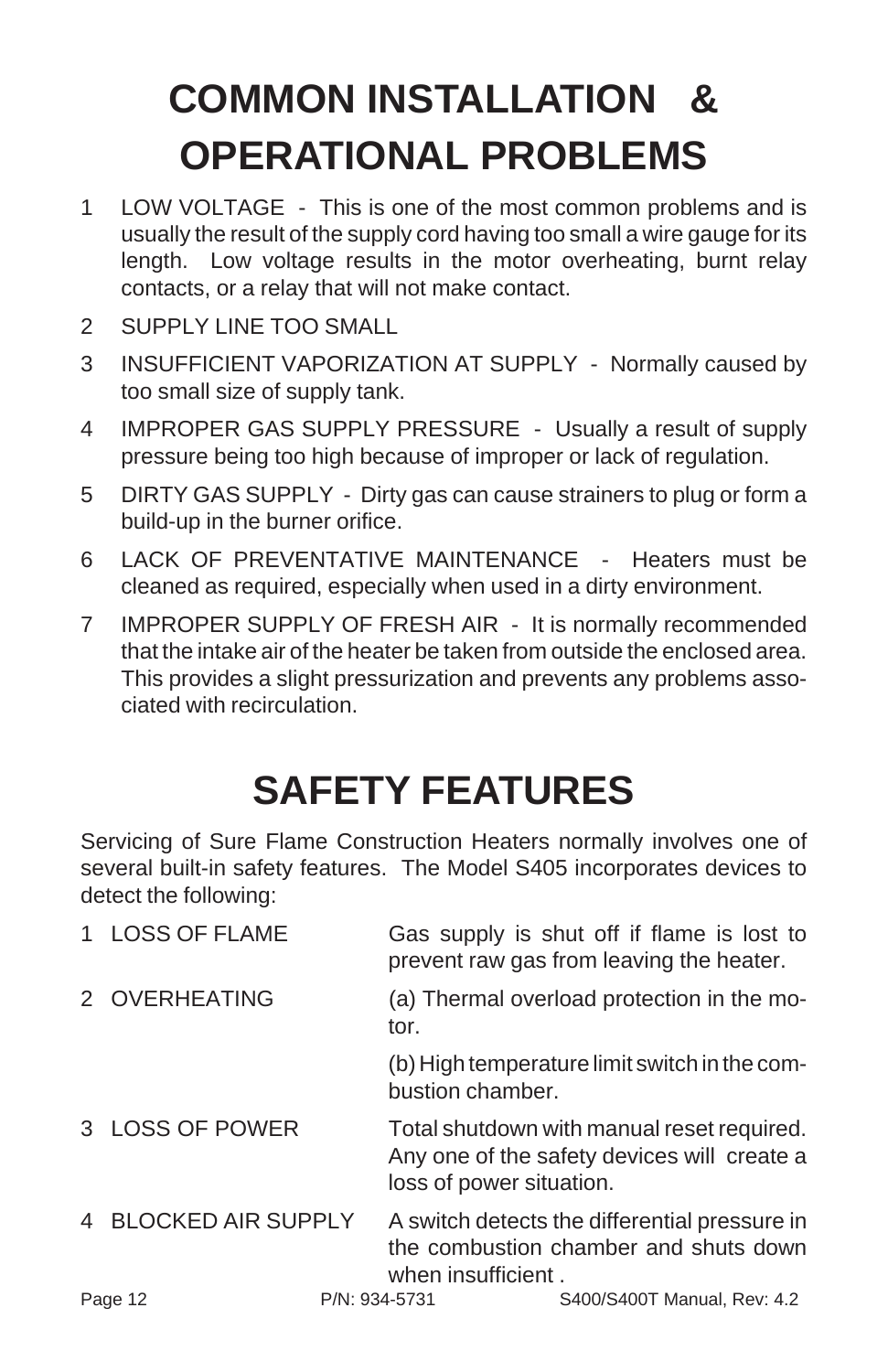### **DESIGN RELATED ADDITIONAL SAFETY FEATURES**:

1 LOCKING POSITION FOR LPG ON GAS SELECTOR LEVER

Units used with LPG while the gas selector valve is positioned for Natural Gas will throw significantly more heat than the rated Btu/h. This is definitely a safety hazard.

2 LOW SKIN TEMPERATURE

Sure Flame Heaters are designed to have a low skin temperature. This provides added safety in the workplace.

3 DURABLE CONSTRUCTION

The Model S405 uses a stainless steel burner for long life and consistent performance.

In order to maintain the highly efficient combustion of the Sure Flame Heater, the combustion chamber must remain as manufactured. Any change or distortion could alter the fuel/air mixture and create unwanted gases.

#### **ON-SITE SAFETY PROBLEMS**

1 SHORTING OUT OF DEFECTIVE COMPONENTS

This is a very common problem which saves short term expense at the risk of a large future cost. Any heaters found in this condition should be removed immediately.

2 IMPROPER ENCLOSURES

When heaters are installed partially to the outside for fresh air intake, strict adherence must be made to the minimum clearance to combustibles given on the instruction plate. Wood framing around a heater is a hazard and should not be used.

3 SUPPLYING LIQUID PROPANE TO HEATER

This heater is not intended to burn liquid propane. To minimize the damage, shut off the gas supply and let the heater run until all of the liquid in the lines has been burnt.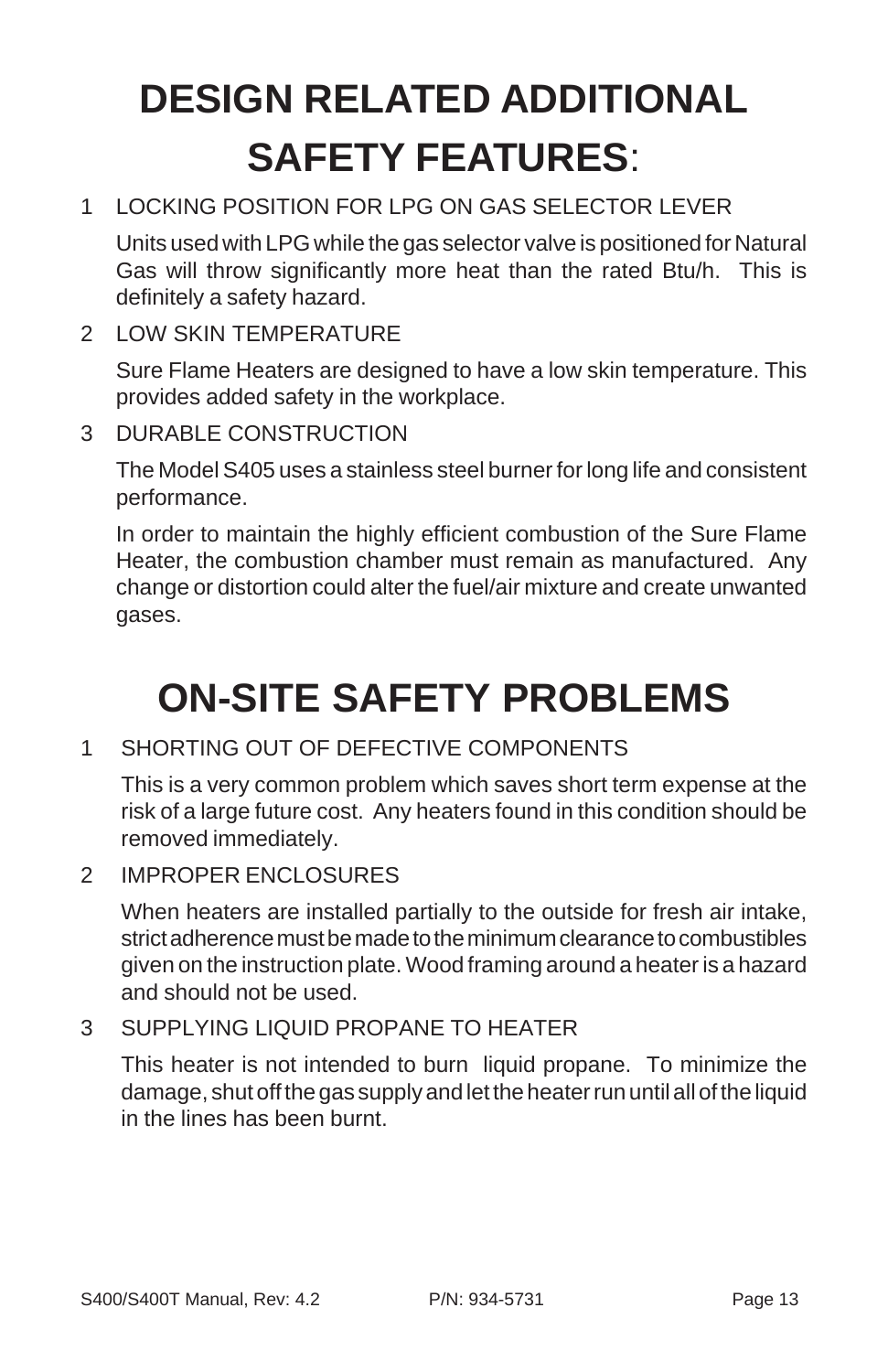#### **PREVENTATIVE MAINTENANCE**

Sure Flame Construction Heaters are built to withstand the rigours of operating on construction sites, mining applications, and a multitude of other locations where heaters are used. To maintain reliable performance it is necessary to perform regular maintenance.

#### A VISUAL CHECKS

The following items should be checked for excessive wear or damage:

- 1) Wheels (if installed)
- 2) Cords and Connectors
- 3) Wiring and Conduit
- 4) Heater Shell (including heat shield) and Control Box

It is recommended that units be purchased as spares be rotated periodically, so that each unit will be placed in operated at least every 90 days.

B BURNER

Flame Rod and Insulator - Clean with soap and water or solvent on a routine basis. Any build up on burner should also be removed at this time.

Spark Plug - Clean with solvent and check spark gap.

- C CONTROL BOX The inside of the control box should be cleaned using a dry cloth or by blowing compressed air. Do not use any liquid or aerosol spray cleaners. Also check that all electrical connections are snug and tight.
- D MOTOR The electric motor on the S405 Heater is fitted with sealed bearings and no oiling is required. Keep the motor clean by blowing or wiping off dust or dirt in order to prevent it from over heating.
- E FAN Check for dust or dirt build up on fan blades. Check the tightness of the set screw and run the heater to check for fan vibration.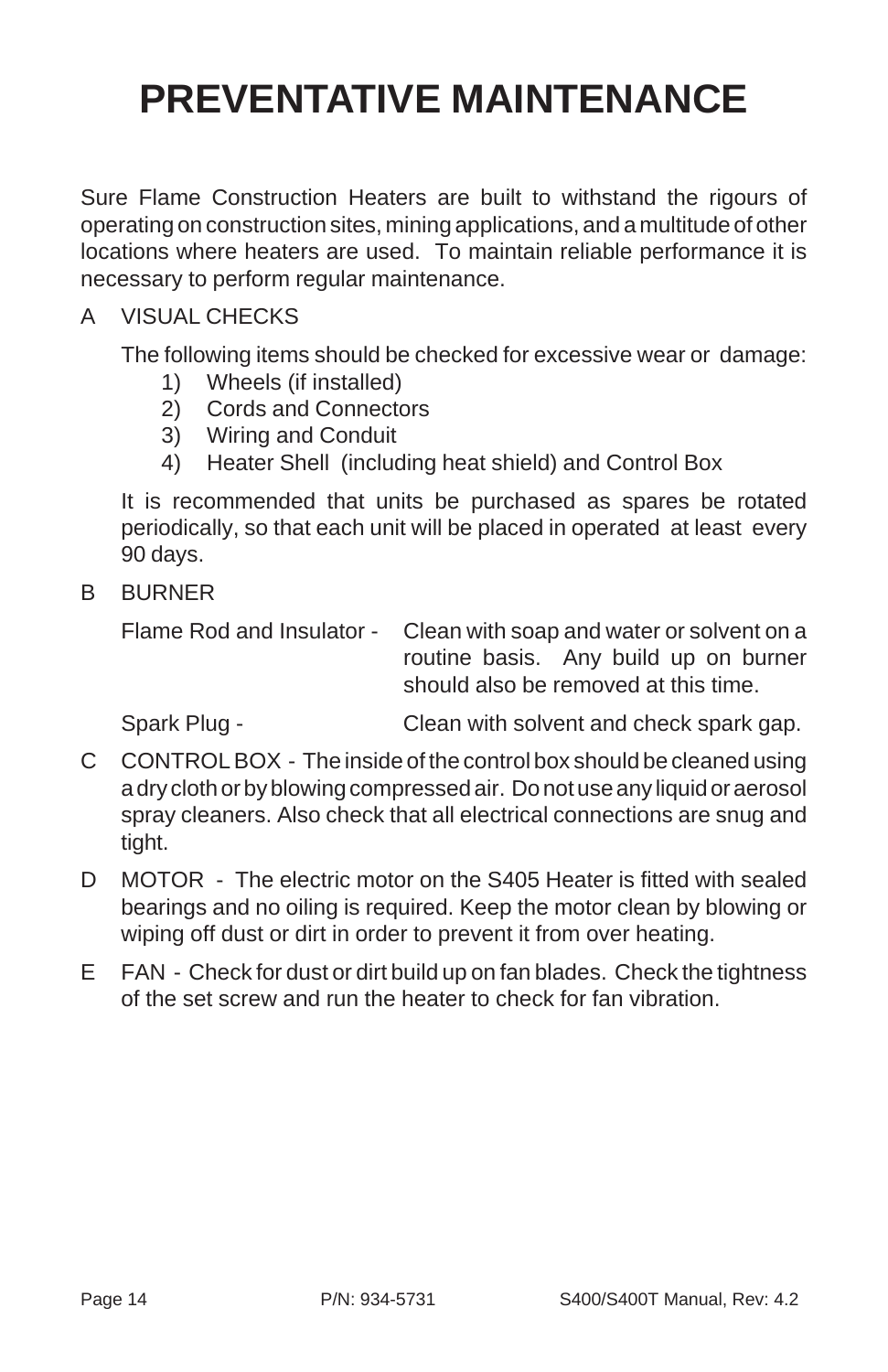| S400/S400T Manual, Rev: 4.2 |                                                                                           |                                 | <b>S405 TROUBLE SHOOTING CHART</b>                          |                                          |
|-----------------------------|-------------------------------------------------------------------------------------------|---------------------------------|-------------------------------------------------------------|------------------------------------------|
|                             | SEQUENCE                                                                                  | PROBLEM                         | CHECK                                                       | Sept 27,1989<br>CAUSE                    |
|                             | Press STAR <sup>-</sup>                                                                   |                                 |                                                             |                                          |
|                             | indicated<br>Power relay closes                                                           | Relay does not close            | - If no power between L1, L2                                | No power at plug                         |
|                             |                                                                                           |                                 | - If no power at limit switch                               | Faulty stop/start switch                 |
|                             | clockwise<br>by a "Click" sound<br>(adjust thermostat clockwis<br>for S405 & S400T OFF/ON |                                 | - If no power at transformer                                | Faulty limit switch                      |
|                             |                                                                                           |                                 | - If no power at relay coil                                 | Faulty ignition control                  |
|                             | model only)                                                                               |                                 | - If power at relay coil                                    | Faulty relay                             |
|                             | Fan motor starts                                                                          | Motor does not start            | - If no power between T1, T2<br>- If power between T1, T2   | Faulty relay contacts<br>Faulty motor    |
| $\overline{\mathbf{a}}$     | Ignition control produces                                                                 | No spark                        | - If power between POWER &                                  | Faulty ignition control or               |
|                             | spark                                                                                     |                                 | GND on ignition control                                     | spark plug.                              |
|                             |                                                                                           |                                 | - If NO power between POWER<br>& GND on ignition control    | Faulty transformer                       |
|                             | Short delay until far                                                                     |                                 |                                                             |                                          |
|                             | reaches full RPM                                                                          |                                 |                                                             |                                          |
| P/N: 934-5731               | Air Switch closes                                                                         |                                 |                                                             |                                          |
|                             | Safety shut-off gas                                                                       | valve open Valve does not open, | - If NO power at air switch                                 | Insufficient air                         |
|                             |                                                                                           |                                 | pressure                                                    |                                          |
|                             | sound<br>indicated by "Click"                                                             | no gas                          | differential to close air                                   |                                          |
|                             |                                                                                           |                                 | switch or faulty air switch                                 |                                          |
|                             |                                                                                           |                                 | - If power at air switch                                    | Faulty solenoid                          |
| $\overline{\varepsilon}$    | s proven,<br>Gas ignites, flame i                                                         | No flame                        | - Recheck sequence #2<br>Check gas supply                   | Insufficient gas pressure.               |
| $\frac{4}{1}$               | Light ON                                                                                  |                                 | return to Sequence #1 above<br>- Press STOP Button to reset |                                          |
| Page 15                     | operation on S400T (HI/LO)<br>δ9<br>Thermostat control                                    | Hi fire valve does<br>not close | If NO power at hi fire valve                                | Faulty thermostat or<br>setting too high |
|                             |                                                                                           |                                 |                                                             |                                          |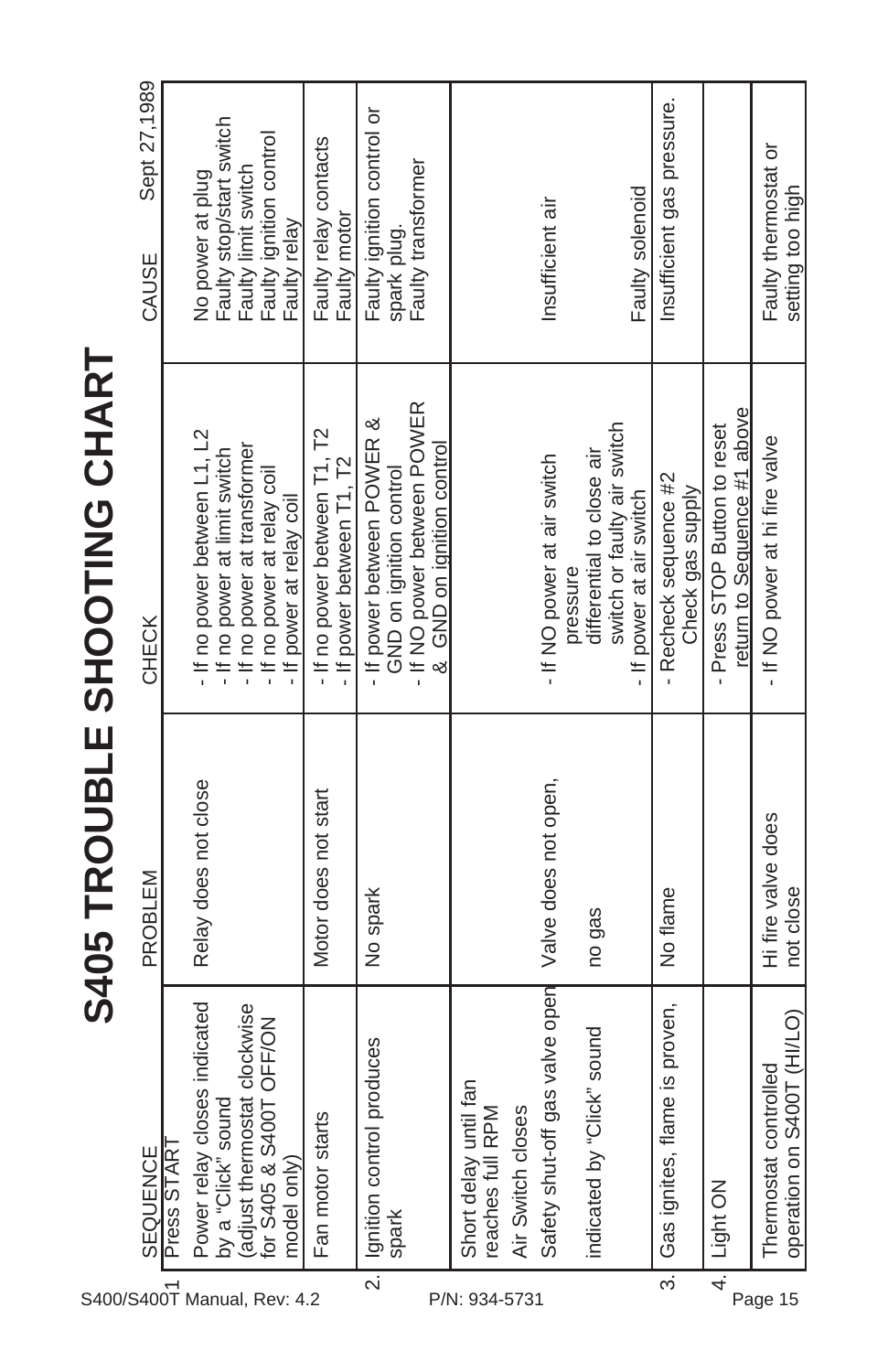

#### **S405 CONNECTION WIRING DIAGRAM**

Note: All wires 18 Ga. STR TEW 600V unless otherwise specified. Note: All wires 18 Ga. STR TEW 600V unless otherwise specified.